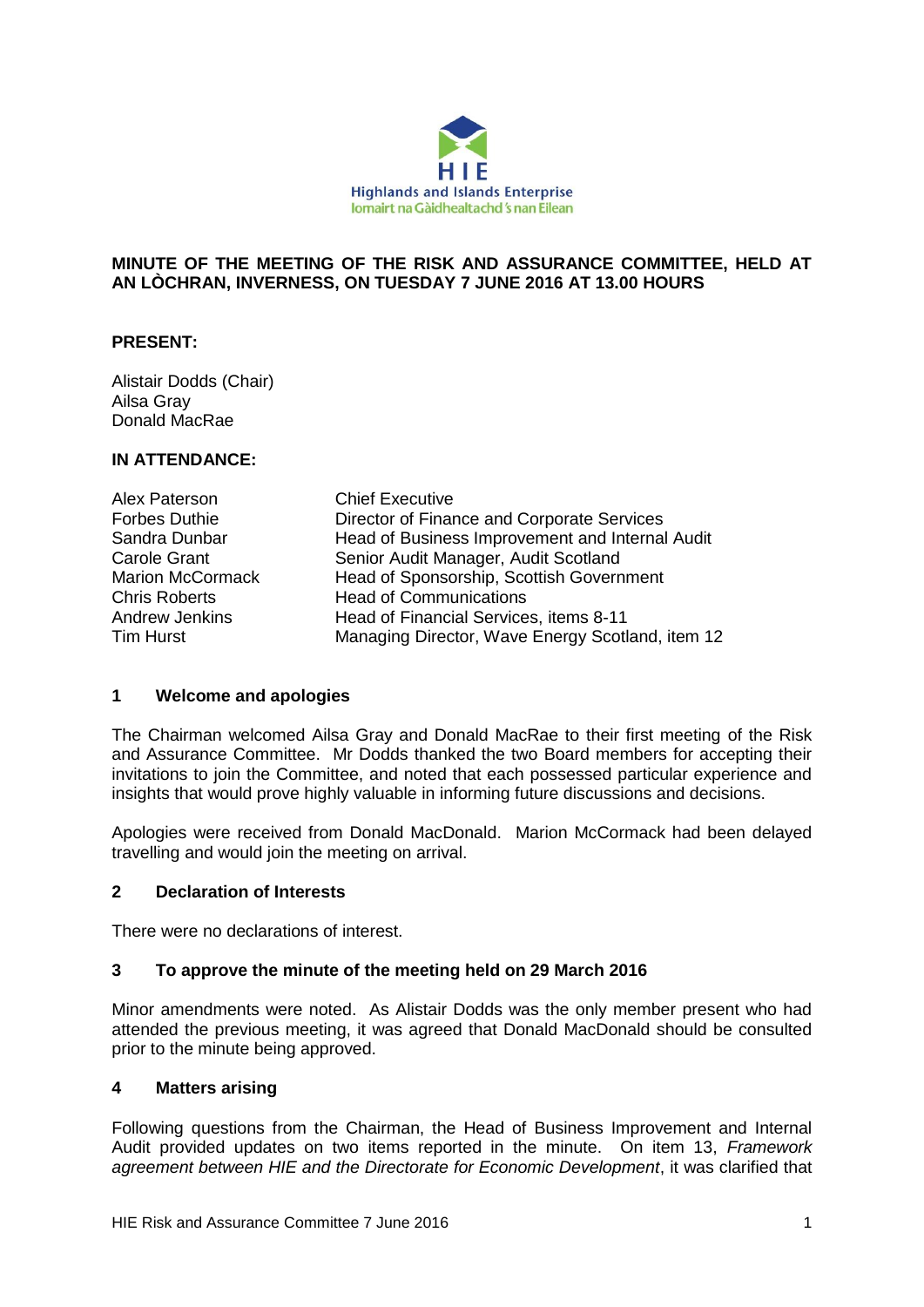Audit Scotland would be submitting feedback directly to the Scottish Government. On item 20, *Information systems assurance strategy and delivery*, it was reported that Audit Scotland had provided comments verbally following the meeting.

# **5 Matters arising from the HIE Board meeting on 26 April 2016**

It was noted that the HIE Board had suggested clarifications concerning two risks identified in the most recent HIE Risk Register. The latest version of the register, incorporating these changes, would be considered by the HIE Board at its next meeting, on 21 June 2016.

# **ANNUAL ACCOUNTS**

# **6 Business Improvement and Internal Audit (BIIA) 12-month report 2015/16**

The Head of Business Improvement and Internal Audit (BIIA) presented the BIIA team's Annual Report 2015/16. This is provided to HIE's accountable officer and includes an independent audit opinion on the adequacy and effectiveness of HIE's systems of internal control. The 2015-16 report tracked the performance of the BIIA team during the year, as it undertook a programme of continuous improvement activity against a set of eight characteristics (known by the acronym 'CREATIVE') to ensure HIE delivers best value, inspires innovation and achieves successful outcomes.

BIIA had worked with the wider organisation to implement a range of improvement initiatives, including: accelerating implementation of Digital HIE aspirations, including transforming service delivery to customers; increasing focus on transparent public reporting; delivering new ways of working facilitated by increased connectivity and digital solutions; reviewing appraisal processes to ensure alignment with Scotland's Economic Strategy; supporting effective use of new EU funding arrangements and the application of assessment tools, including State Aid, and ensuring that HIE's governance culture supports effective organisational delivery. The team had produced 36 reports (with a further five in draft at year-end) and 60 presentations, papers and workshops that made a significant contribution to business improvement or assurance related activity.

Donald MacRae raised a question regarding the reliability and effectiveness of the MS Lync system used by HIE for internal and external communications, including webinars, video and audio conferencing, and increasingly for telephony. The Director of Finance and Corporate Services acknowledged that systems used by HIE and its partners in a shared IT services agreement, including Lync, had experienced an unusually high number of difficulties in the past two weeks. He was confident, however, that these issues were being addressed, and that Lync's performance overall was not a cause for significant concern.

The Chairman asked what processes were in place to appraise the performance of HIE account managers, and it was explained that a variety of measures were in place, including appraisal of individuals through line management, and oversight of overall effectiveness through HIE's client relationship managers. In response to a further question on debt control, the Director of Finance and Corporate Services referred to an independent review which had concluded that levels of rent arrears owed to HIE were in line with those experienced by similar organisations elsewhere.

# **7 Risk and Assurance Committee Annual Report 2015/16**

The Head of Business Improvement and Internal Audit presented the Risk and Assurance Committee Annual Report 2015/16, which will be delivered to the HIE Board on 21 June 2016. This included revised terms of reference, an annual plan that the Committee had put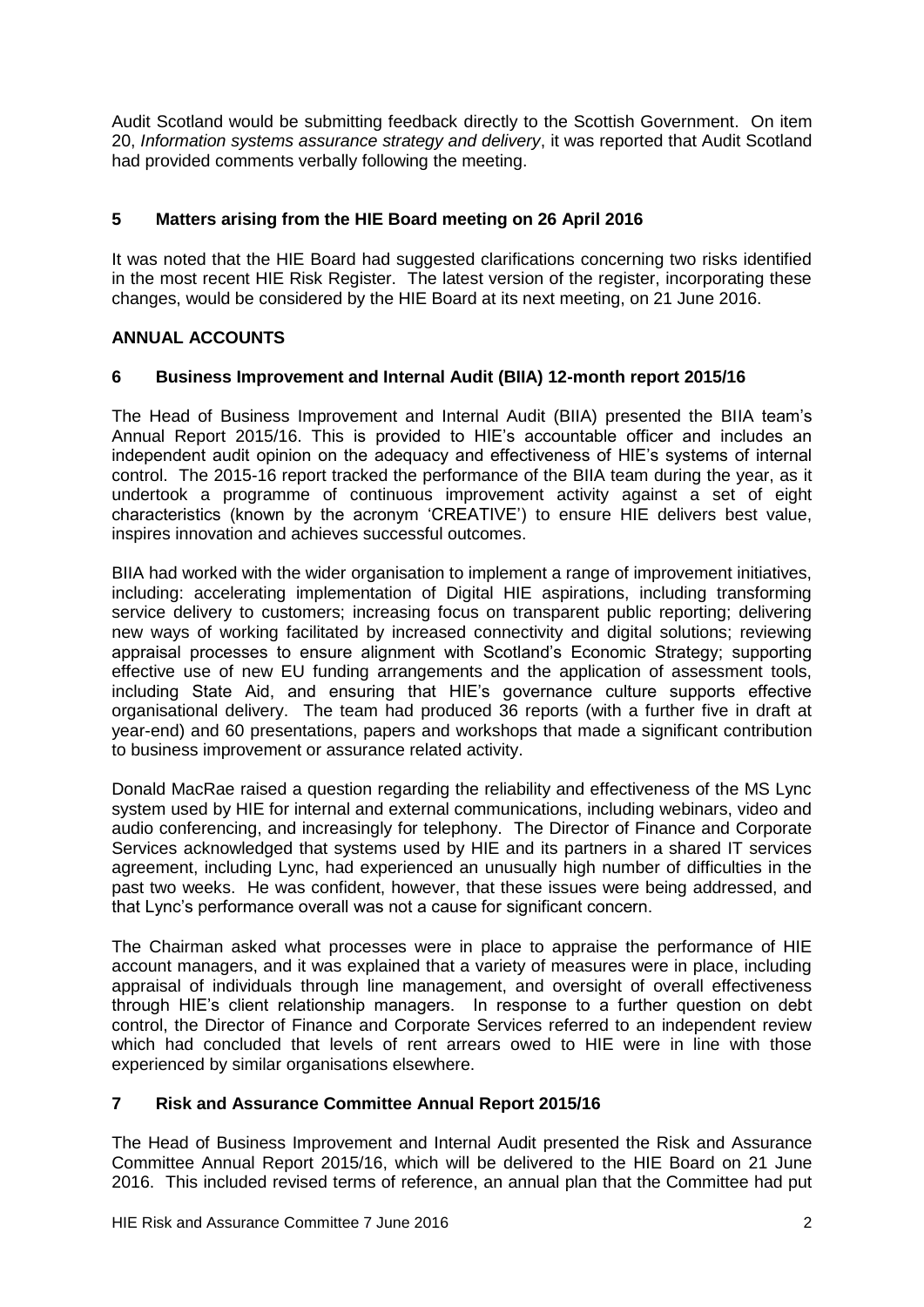in place and a summary of its activities to oversee HIE's business improvement and internal audit work, and to consider reports from HIE's external auditor, Audit Scotland. The Committee, which fulfils the role of audit committee, as defined in the Scottish Government Audit Committee Handbook, had held four meetings during the year.

In summary, the report concluded that the Committee's work during the year had been comprehensive and had provided positive assurance for the HIE Board in relation to the organisation's internal control environment. The Committee had been content with the quality of both internal and external assurance reports received. A number of areas had been identified for ongoing action, including: governance and operational arrangements in place for Wave Energy Scotland; delivery of Regionally Significant Investments, and information systems assurance. These would continue to be monitored by the Committee. Changes to Committee membership were noted, including the appointment of Alistair Dodds as Chairman from 1 April 2016, succeeding Steve Thomson, whose appointment as a HIE Board member had ended.

Donald MacRae asked whether consideration had been given to appointing a deputy chair of the Risk and Assurance Committee. The Head of Business Improvement and Internal Audit reported that, with only four members, and a quorum of three, the Committee had not considered the appointment of a deputy chair necessary in the past.

# **8 Annual Accounts update**

## *Andrew Jenkins joined the meeting*

The Head of Financial Services reported that progress in preparing HIE's Annual Accounts for 2015/16 was proceeding well and on schedule. The accounts are due to be provided in draft to Audit Scotland for review on 27 June and laid before the Scottish Parliament on 30 September 2016.

Changes to the accounts this year would include the replacement of a management commentary, other reports and statements with a section covering performance report, accountability report and financial statements. In addition, International Financial Reporting Standard 13, Fair Value Measurement, had been adopted and was expected to generate some additional disclosure notes in respect of financial assets. It was noted that EY had been engaged to audit and prepare annual accounts for HIE subsidiary Wave Energy Scotland, and prepare financial statements. This audit was also progressing to timetable.

In discussion, Donald MacRae requested information on procedures for approving the Directors' Report, which is one strand of the Accountability Report in the Accounts. It was confirmed that HIE's Chief Executive, as accountable officer, would review this and sign off. The final version would then come before the Risk and Assurance Committee, and was scheduled for the September meeting.

## **9 BIIA report: annual assurance process 2015/16**

The Head of Business Improvement and Internal Audit (BIIA) reported on the outcome of assurance work that had taken place across HIE to inform the accountable officer and enable completion of the 2015/16 certificate of assurance and internal control checklist. Some issues and areas for improvement had been identified and would be taken forward as part of the business improvement agenda, although none of these was judged significant. Similarly, Audit Scotland reports during the year had noted no significant control weaknesses.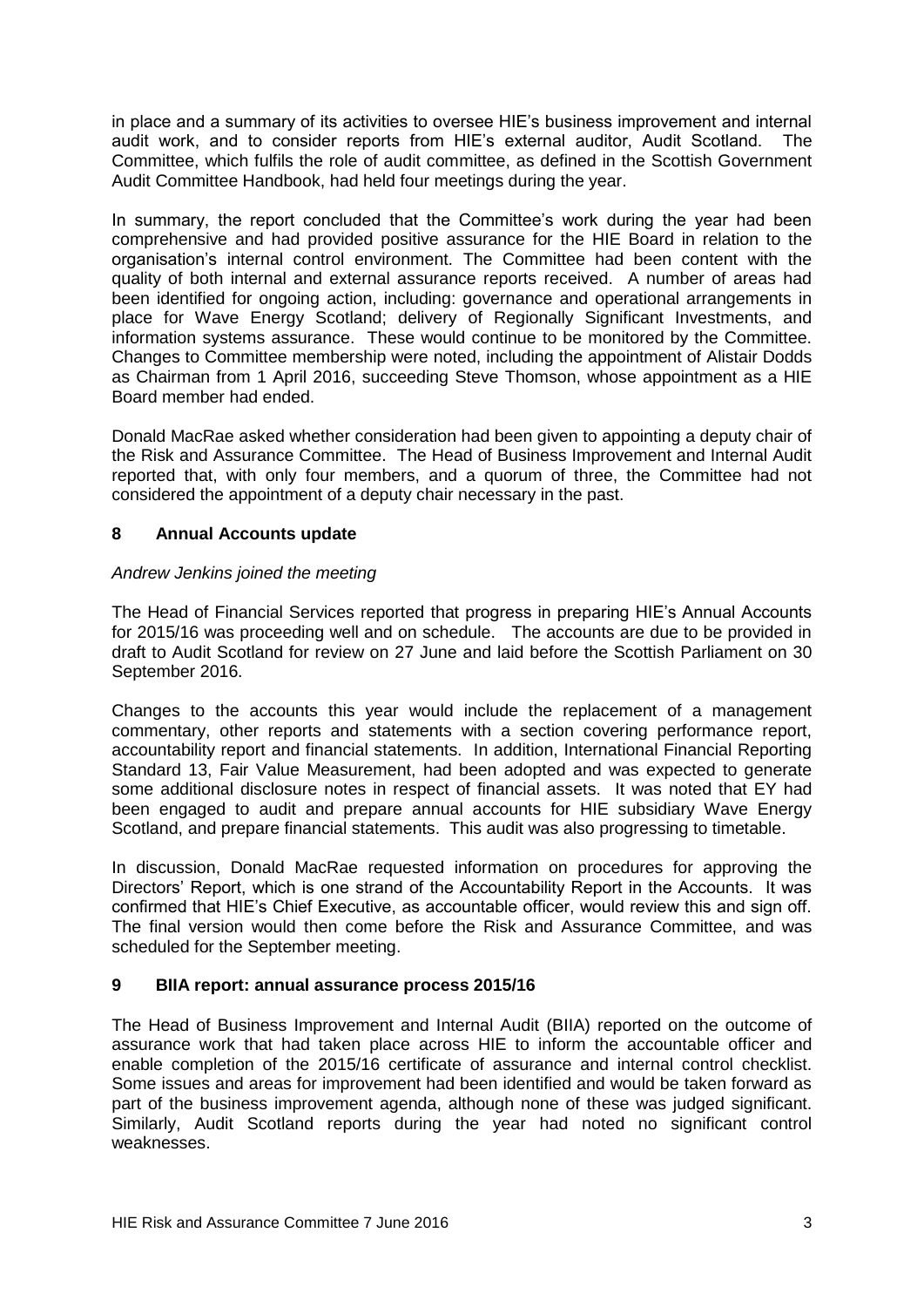Opportunities had been identified to refresh staff training in areas including information management, responsibilities for internal controls, information technology, procurement, data protection, customer service, and equalities. There was scope for improvement in assessing benefits realisation, capturing lessons learned, and the use of independent reviews in relation to regionally significant investments. Challenges had been noted around the use of an online performance appraisal system, and there was scope to raise awareness and improve consistency of health and safety procedures.

*[Paragraph withheld as disclosure at this time could have a negative impact on commercial interests of a third party.]*

#### **10 Internal control checklist and interim assurance statement a) Interim Certificate of Assurance b) Internal control checklist**

The Committee received, for information, copies of HIE's internal control checklist and interim assurance statement, which had been submitted to the Scottish Government. A final version of the Certificate of Assurance would be submitted once HIE's annual accounts and related audit had been completed.

Ailsa Gray asked whether HIE used benchmarking to identify and apply best practice. The Head of BIIA confirmed this was the case, with HIE following 'Orange Book' guidance from HM Treasury and aligning risk evaluation and tracking with corporate strategy and performance measurement to ensure the agency's risk actions supported decision making and business performance.

*Marion McCormack joined the meeting at this point.*

## **11 Audit Scotland HIE Review of Key Internal Controls 2015/16**

Carole Grant introduced Audit Scotland's latest review of HIE's key internal controls. This annual exercise seeks to gain assurance that HIE systems provide a sound basis for the preparation of financial statements, and an adequate means of preventing and detecting error, fraud or corruption, and that the organisation complies with established policies, procedures and regulations. This showed that key controls within HIE's financial systems were operating satisfactorily and that the organisation's internal audit work was of good quality. No significant control weaknesses had been identified, although some actions were recommended to strengthen the control environment. These included clarifying the delegated authority arrangements for payments within large projects, and timely completion of year-end closedown procedures for the financial ledger.

*Andrew Jenkins left the meeting*

## **EMERGING ISSUES**

# **12 Wave Energy Scotland – Stage Gate Process – presentation**

#### *Tim Hurst joined the meeting*

The Managing Director of Wave Energy Scotland (WES) gave a presentation on the 'stage gate' process, devised and implemented by WES, which had been set up as a subsidiary of HIE in late 2014 as a vehicle to stimulate wave energy research and accelerate commercial development of innovative products in Scotland. The stage gate model invites developers to compete for WES funding to support research and development of technology designed to achieve specific outcomes. Projects which are accepted for first stage funding are then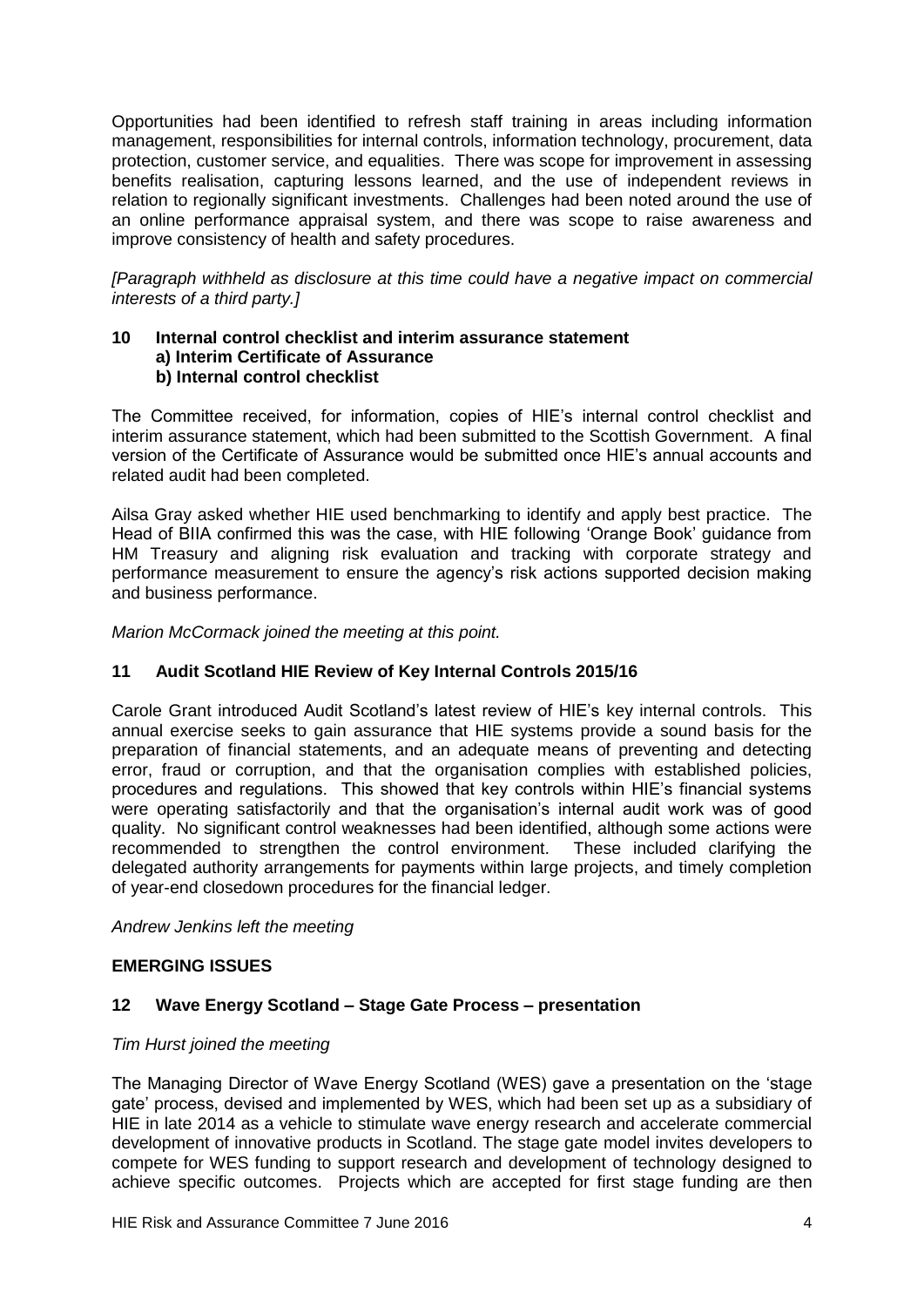subject to competitive evaluation, selection and approval to go through up to three further stages, with the ultimate aim being commercial development. A wide-ranging advisory group provides technical and professional advice to inform the selection process and WES's recommendations would be put to the HIE Board for final decision.

The Committee welcomed the presentation and explored the process and its rationale more deeply through a series of questions. The Managing Director of WES agreed that effective application of the system required discretion to ensure promising ideas and projects which might not meet all criteria were not automatically rejected. The Committee recommended that insurers had valuable expertise in the wave energy field, and Mr Hurst confirmed that this sector was represented on the WES Advisory Group. Other answers concerned the long-term nature of wave energy development, WES's requirement for funded developers to be willing to share and license intellectual property for the good of the sector overall in Scotland, and the present lack of appetite among private investors to put money into wave energy development.

*Tim Hurst left the meeting.*

# **13 Audit Scotland draft report – Supporting Scotland's Economic Growth – the Role of the Economic Development Agencies**

The Committee welcomed a draft of the upcoming Audit Scotland report, *Scotland's Economic Growth – the Role of the Enterprise Agencies*, which had been shared in confidence to enable members to contribute comments to Audit Scotland before the report is finalised. The report is expected to be published and placed before the Scottish Parliament Audit Committee in July.

# **14 Risk Register – April 2016**

The Head of Business Improvement and Internal Audit (BIIA) presented HIE's Corporate Risk Register, compiled in April 2016 following review of business unit registers, discussion with key individuals and consideration of matters raised at the most recent Board and Senior Managers meetings. This showed that the organisation had identified, and was treating, a total of 19 specific risks (15 strategic and 4 tactical). An updated version of the register would be presented to the HIE Board on 21 June.

It was decided to consider item 20 on the Committee agenda, Risk Action Tracker, together with discussion on the Risk Register. Issues discussed included the reliability of transport services and the potential effect on business and investor confidence of economic uncertainty created by the UK's upcoming referendum on EU membership. The Head of BIIA stressed the importance of considering risks against HIE's business objectives, and not in isolation.

Ailsa Gray suggested that there might be occasions where the HIE Board could be provided with more detailed risk information – for example, to highlight particular risks concerning specific projects or themes. It was also agreed to explore the potential use of risk maps as visual means of presenting information in the register.

# **PLANNED ACTIVITY**

# **15 BIIA Annual Plan 2016/17**

The Committee welcomed the 2016/17 annual plan for the Business Improvement and Internal Audit team, designed to support HIE management in achieving business improvement and meeting strategic priorities by undertaking and supporting activity against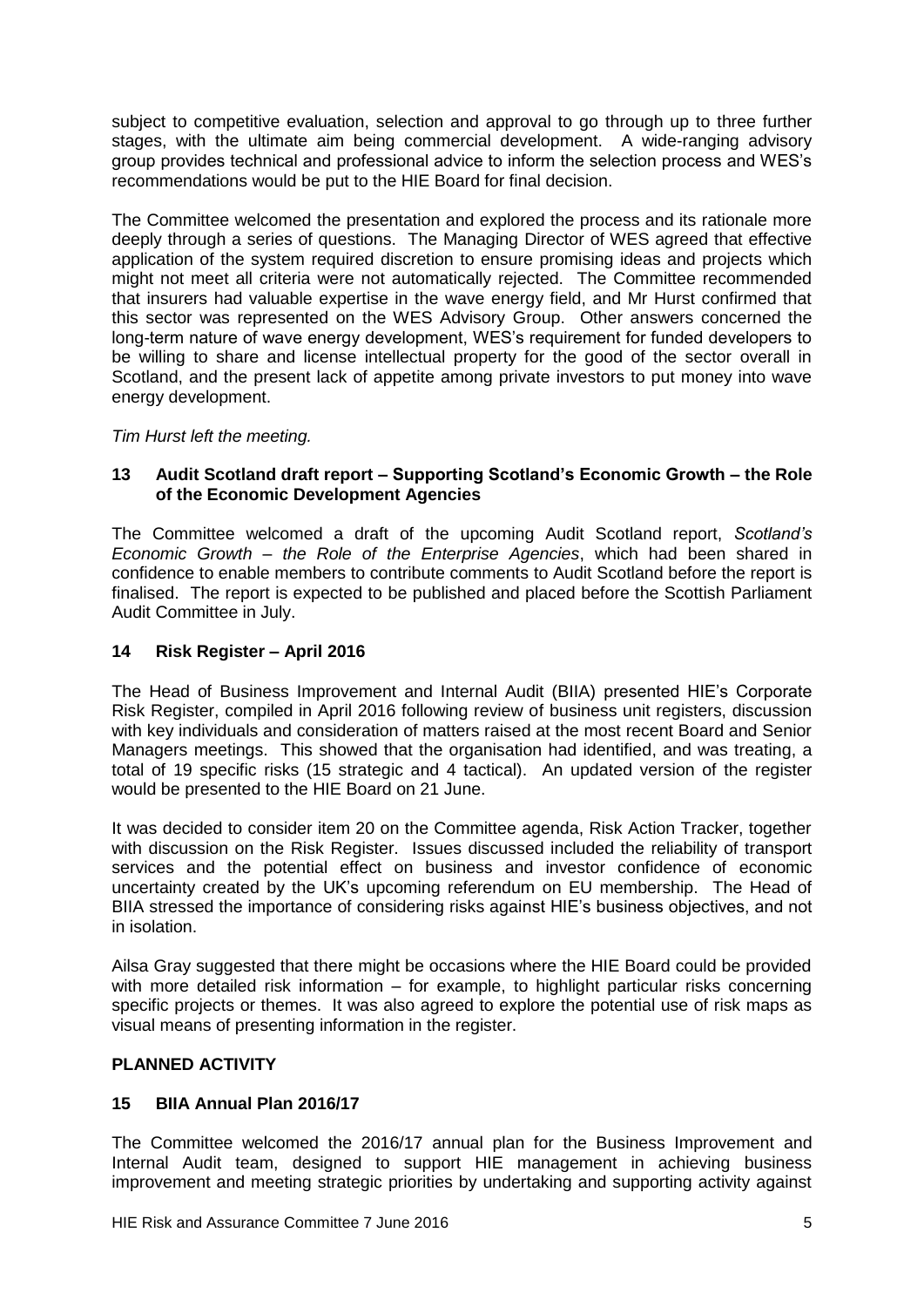the CREATIVE characteristics. It was noted that the plan would be kept under review during the year, and amended as required to reflect changing priorities, emerging risks and opportunities for more efficient and effective delivery.

## **16 HIE Business Improvement Strategy and Programme**

The Head of BIIA presented the latest Business Improvement Strategy and Programme, designed as a plan for the whole organisation, and requiring support and delivery across all parts of HIE. It was noted that priority areas would include: accelerating implementation of Digital HIE aspirations; maximising opportunities to develop new funding sources and delivery models; encouraging a culture of innovation, knowledge sharing and effective engagement; focusing attention on outcomes, and effort on items of greatest benefit and highest risk; ensuring performance measurement supports good decision making, and proactive public reporting, customer research, insights and feedback.

Ailsa Gray asked whether HIE had in place a staff innovation scheme to encourage employees to put forward their own new ideas for business improvement. The Head of BIIA cited a range of different initiatives, including a cross-cutting 'Leaders for Change' group; a staff innovation competition called 'Spotlight', which had run in past years, and a specific focus on creating opportunities for more new graduates to join the organisation in roles focused on new areas of work.

# **17 Risk and Assurance Committee Annual Plan 2016/17**

The Head of BIIA presented the Risk and Assurance Committee Annual Plan 2016/17, designed to assist the Committee in delivering its role effectively. Three general areas were included in the plan: external audit reports; BIIA reports, and reports from senior responsible owners (SROs).

The Chairman asked whether it was intended that outcomes from HIE's significant transactions would be reviewed. The Head of BIIA confirmed that this had been done previously, particularly to identify any themes that might need to be addressed through specific actions, and that a future meeting of the Committee could consider how best to develop this approach. The Chairman also requested an update on HIE's investment in next generation broadband, and it was agreed that the Director of Broadband and Digital be invited to provide this.

## **18 Customer Feedback April 2015 – March 2016**

The Committee welcomed HIE's latest customer feedback report, covering the 12 months from April 2015 to March 2016. It was noted that the report included compliments received by HIE as well as complaints and Freedom of Information (FOI) enquiries, and that it was used as a valuable business improvement tool.

During 2015/16, 22 complaints had been successfully treated through frontline resolution, and one request received for a complaint investigation. It was noted that Wave Energy Scotland would follow HIE's lead in complying with the Scottish Public Sector Ombudsman model complaints handling policy. In 2015/16, WES had received two complaints, which had been dealt with through frontline resolution.

HIE had received 59 FOI requests in 2015/16, all of which had received a response within the statutory timescale. One request for review had been received, and partially upheld, with some further information provided. One appeal had gone forward to the Office of the Scottish Information Commissioner, but had subsequently been withdrawn.